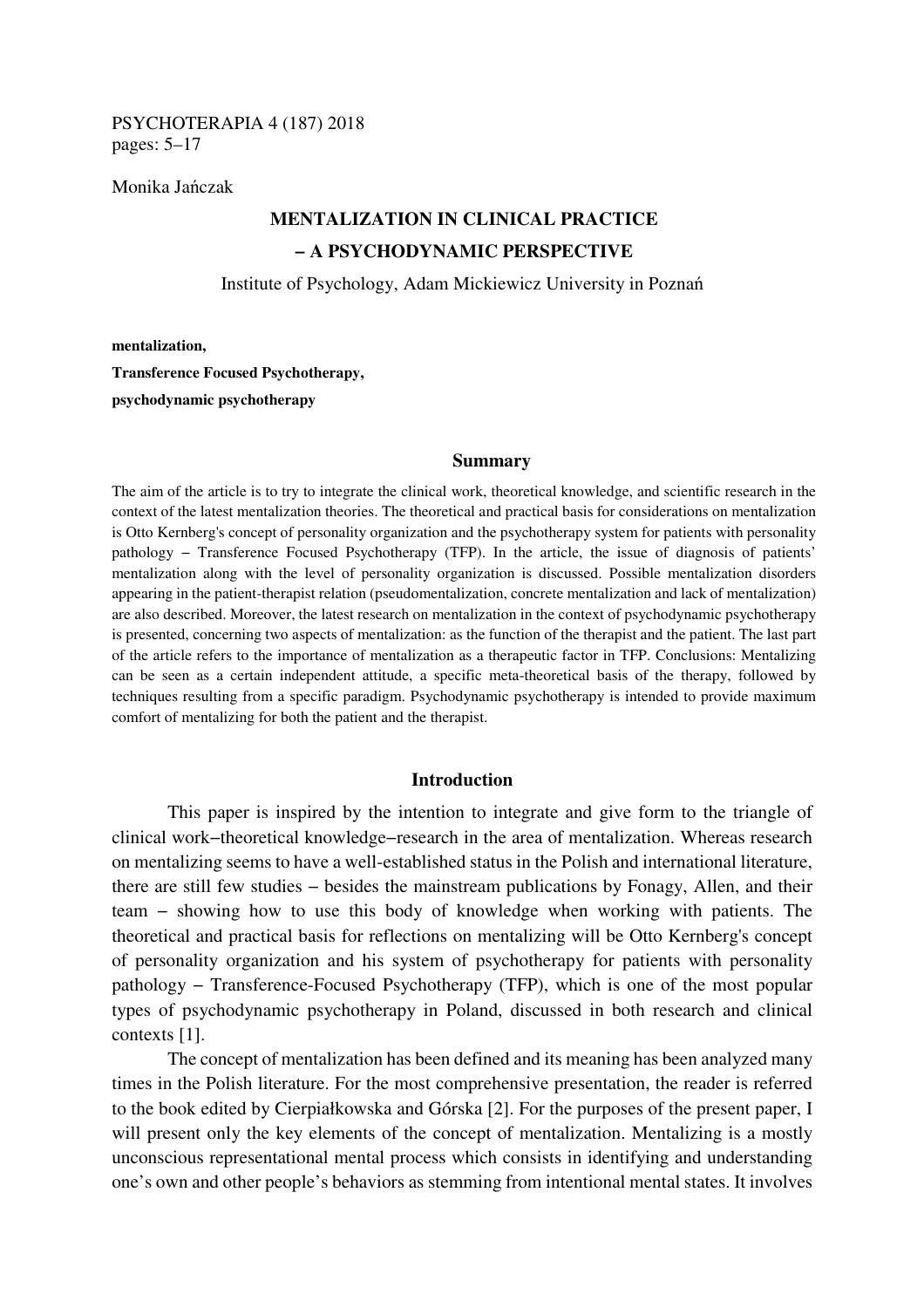the basic ability to differentiate between internal and external reality and to generate representations of one's own and other people's mental states. It is, therefore, a process of transforming the non-mental into the mental, which makes it the opposite of acting-outs or somatization, the most "tangible" manifestations of nonmentalizing. One of the functions of mentalization is to explain and attribute meaning to behaviors. But apart from its important role in interpersonal functioning, authors emphasize its intrapsychic aspect associated with self-regulatory processes; mentalization is associated with the ability to regulate emotions and with the maintenance of a stable self-image. Mature, optimal mentalization presupposes the awareness of the symbolic and dynamic nature of mental states and a stable motivation to identify them, as well as the ability to use advanced regulatory strategies in response to difficult experiences. An important element of mentalization is the ability to decenter – that is, to describe other people's mental states independently of one's own perspective and engagement in the relationship with the person one is "mentalizing about." It is associated with the ability to keep one's distance from the egocentric perspective defined by the contents of one's inner experience. To sum up, it is possible to distinguish three main functions of mentalization: (1) navigation in the social world, (2) navigation in one's own inner world, (3) regulating the social world and the inner world as well as maintaining an appropriate connection between them. It seems obvious that mentalizing is of great significance for the process of psychotherapy, from both the therapist's and the patient's perspectives. What is important, mentalizing is an interactive process; in the context of psychotherapy, it manifests itself in two forms: as the therapist's function and as the patient's function.

Mentalizing is one of the psychotherapist's main tasks during the session. In the psychotherapist's office, we mentalize ourselves and the patient as well as "meta-mentalize" the mentalizing and nonmentalizing which we experience and which manifests itself in the therapeutic relationship. Mentalizing is an indispensable element of all professional actions that a therapist engages in. We engage in mentalization when we understand the patient's feelings connected with the history and experience he or she shares and when we help the patient gain an understanding of other people's behaviors, particularly by enhancing his or her ability to decenter. We mentalize when we diagnose problem areas and discuss them with the patient; we also mentalize when we monitor our own countertransference-based feelings and use them to help the patient. Mentalization works when we are able to stop and reflect on what is going on during the session, even when faced with one's own and/or the patient's strong emotional arousal.

The patient's mentalization is activated from the very first moments in the therapist's office, when the patient explains the reason for deciding to undergo therapy. The patient mentalizes when telling his or her story, including the relationships with significant others, when discussing these people's attitude to him or her and to the problem, and when identifying his or her own emotions and thoughts about the experiences being discussed. Finally, the patient activates mentalization when looking for links between his or her own and other people's symptoms, thoughts, emotions, and behaviors, and when he or she reflects on the therapeutic relationship and the therapist.

This brief outline does not cover all the situations in which mentalizing takes place in the patient–therapist relationship. It can easily be observed that this is not a new phenomenon in psychotherapy, which has been pointed out many times by Fonagy and Bateman [3]. As the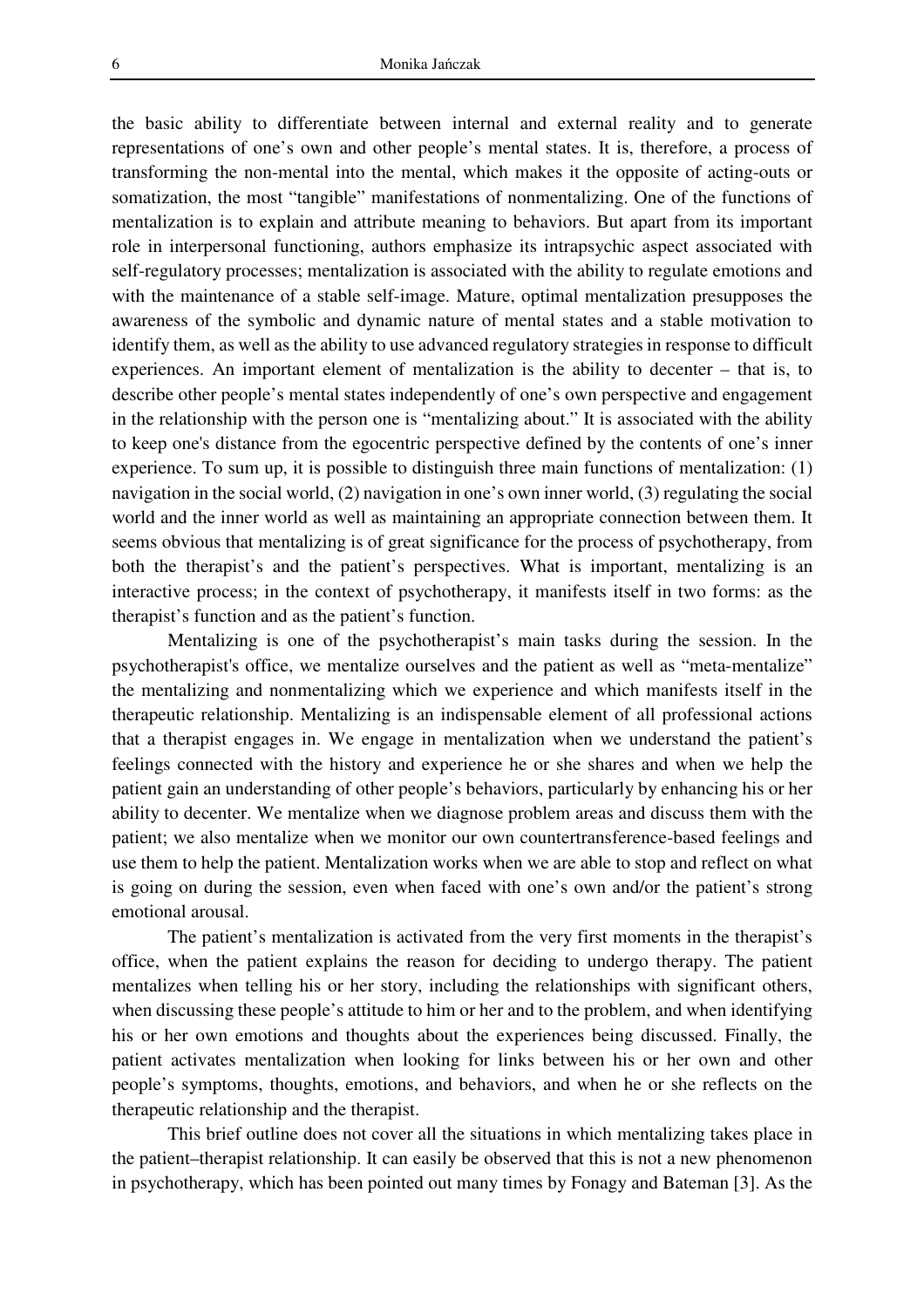authors of Mentalization-Based Treatment (MBT) point out, mentalizing has always been an inseparable element of psychotherapy in every paradigm. With regard to psychodynamic psychotherapy, Barreto and Matos [4] name two main research centers investigating mentalization: one of them is the Canadian authors grouped around Marc-André Bouchard, associated with Freudian psychoanalysis and drawing on Bion's theory [5]; the other one is Peter Fonagy's British team, drawing on the developmental perspective, neuropsychology, and social cognition theory [3]. Even though it is the latter group that can be given the credit for the full bloom of the concept of mentalization worldwide in the last 20 years, it is hard to resist the impression that references to the assumptions of contemporary and classic psychoanalysis can more easily be found in the work of Bouchard's team. Kernberg's team, by contrast, has been on the sidelines, at the same time integrating the concept of mentalization with their assumptions on many points. In the two texts cited below, this author directly refers to mentalization and discusses its place in the contemporary object relations theory [6, 7].

## **Mentalization assessment in the context of individual psychodynamic psychotherapy**

#### Mentalizing at different levels of personality organization

In the psychodynamic literature, disturbed mentalization is usually mentioned as one of the main symptoms of pathology in borderline patients [2, 3, 8]. Based on the available literature, it is also possible to formulate certain hypotheses concerning mentalization in psychotic and neurotic individuals, but they certainly require further empirical verification.

## Psychotic personality organization (PPO)

Although in recent years PPO has practically disappeared from Kernberg's theory in favor of functional psychoses, I decided to describe the group of psychotic patients here as those who are distinguished by distorted reality testing. So far, the only study in which researchers have measured the level of mentalization<sup>1</sup> in individuals undergoing a psychotic crisis has been the study by McBeth et al. [9], with a sample of 34 patients hospitalized during the first phase of psychosis. The mean mentalization level in this group turned out to be low, but it was not the lowest possible level, which would have meant a total lack of mentalization. The severity of mentalization disturbances was associated with the patients' attachment style – subjects with an avoidant attachment style had the lowest levels of mentalization, including a total lack of it. This is a very interesting result, suggesting the heterogeneity of the group of patients diagnosed with psychotic disorders in the context of mentalization deficits. The question of how this observation should be understood in the context of personality organization levels remains open – it cannot be excluded that the subjects' personality organization levels varied. Despite the lack of studies on the mentalization level in the psychodynamic sense in psychotic patients, there is extensive literature on deficits in mentalization understood as a theory of the mind or as metacognitive skills (for a review of

 $\overline{a}$ 

<sup>&</sup>lt;sup>1</sup>The study concerned mentalization in the psychodynamic sense, as understood also in this paper – measured, in this case, as a reflective function in the Adult Attachment Interview.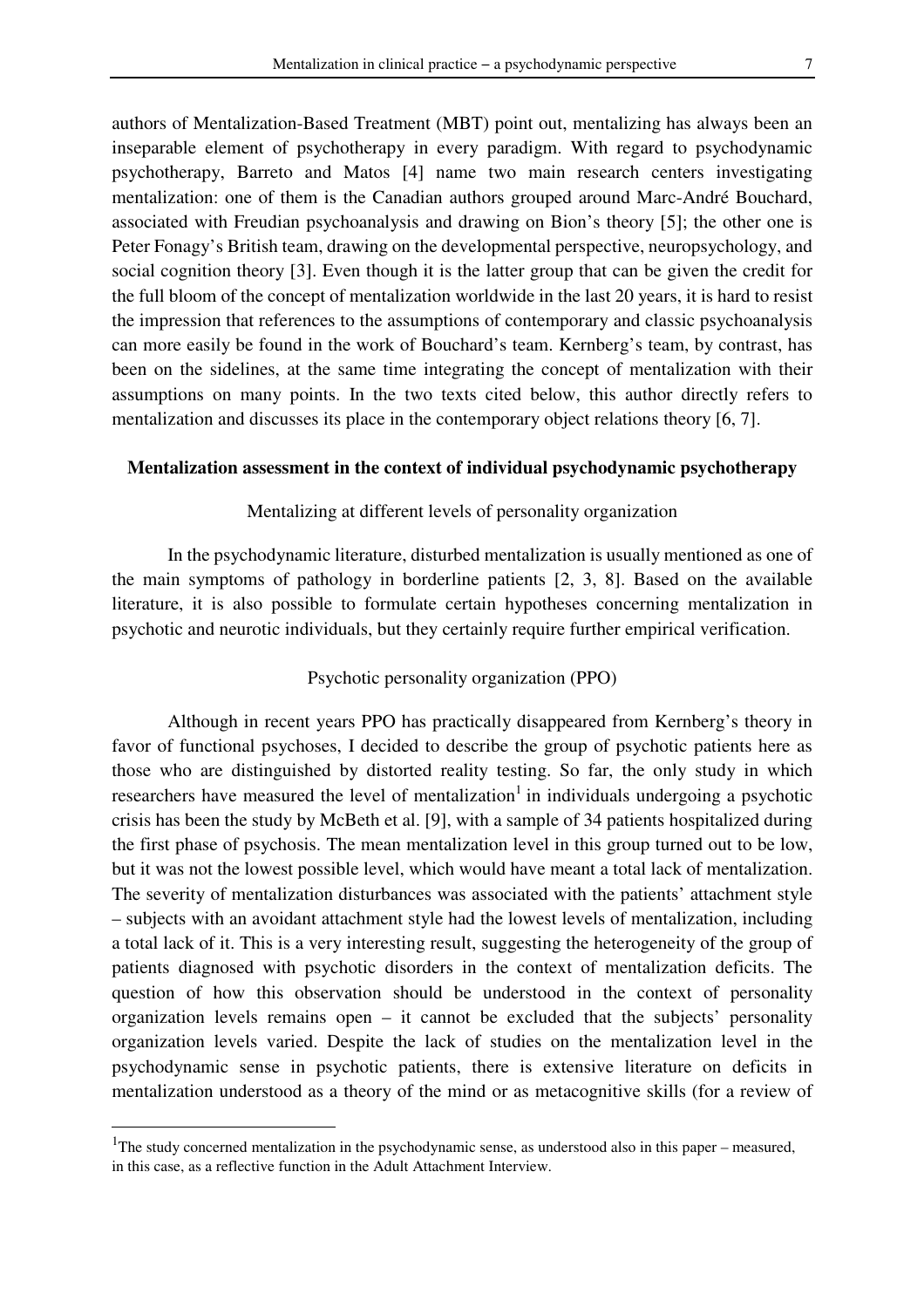research, see: [10]). What emerges from these studies is a picture of a serious deficit in mentalizing capacity, but there are doubts regarding the permanent nature of these disturbances. Although there are studies suggesting their temporary character, dependent on the level of psychosis symptoms, the majority of reports show a permanent decrease in mentalizing capacity in psychotic patients, which manifests itself both during active psychosis and in the period of remission [10]. Based on the cited studies and the clinical experience of therapists working with psychotic patients, it can be said that the group of psychotic individuals is diverse in terms of the ability to mentalize. This conclusion is reflected in the evolving understanding of psychotic patients in Kernberg's theory [11]. Kernberg questions the existence of structural PPO criteria, which allows him to stress the heterogeneity of this group of patients, also in terms of the personality structure that accompanies psychosis, which may manifest itself at different levels of organization. It can be concluded that, on the one hand, a certain group of psychotic patients is observed to have a serious deficit in the ability to mentalize, while on the other hand, there is a diverse group of patients with symptoms of psychosis whose personality structure may be better integrated and, consequently, whose mentalization is less disturbed (e.g., borderline patients with temporary psychotic regression). Individuals belonging to the former group are patients who are incapable of reflection on the mind regardless of external factors: the circumstances or the person they mentalize about (namely, of whether the person is, for instance, a romantic partner or a stranger, such as a shop assistant). According to the deficit model, these people are characterized by a lack of certain functions responsible for mentalization because in the course of their development the processes responsible for its proper functioning were blocked. As a result, these people are unable to acknowledge the symbolic nature of mental states. In their experience, mental states are either perceived as real "things," with feelings and thoughts meaning as much, or as little, as their physical outcomes – or experienced as totally out of touch with reality. The low level of mentalization in these individuals can often be treated as a stable personality trait, not subject to change depending on the context. On the other hand, however, there is a large group of patients with symptoms of psychosis who will function similarly to individuals with borderline personality organization when it comes to mentalizing ability.

#### Borderline personality organization (BPO)

There are many studies on mentalization and related functions (social cognition, theory of mind) in individuals with personality disorders, but the majority of these studies concern borderline personality disorder, which obviously limits the possibilities of generalizing their findings to the entire BPO. Nevertheless, there are also studies devoted strictly to BPO as understood by Kernberg [2, 8, 12]. The most general finding of those studies is as follows: individuals with borderline personality organization exhibit different levels of mentalization depending on a number of factors (method of measurement, time and context of measurement, the subject's characteristics) [cf. 13]. On the one hand, the group of people with BPO is heterogeneous in terms of mentalization levels – there certainly is a need for further research in this area, in which an attempt will be made to define these differences using variables such as: type of attachment, type of symptoms and nosological diagnosis, specific experiences in life (e.g., a trauma or corrective relationship at some stage of life). On the other hand, based on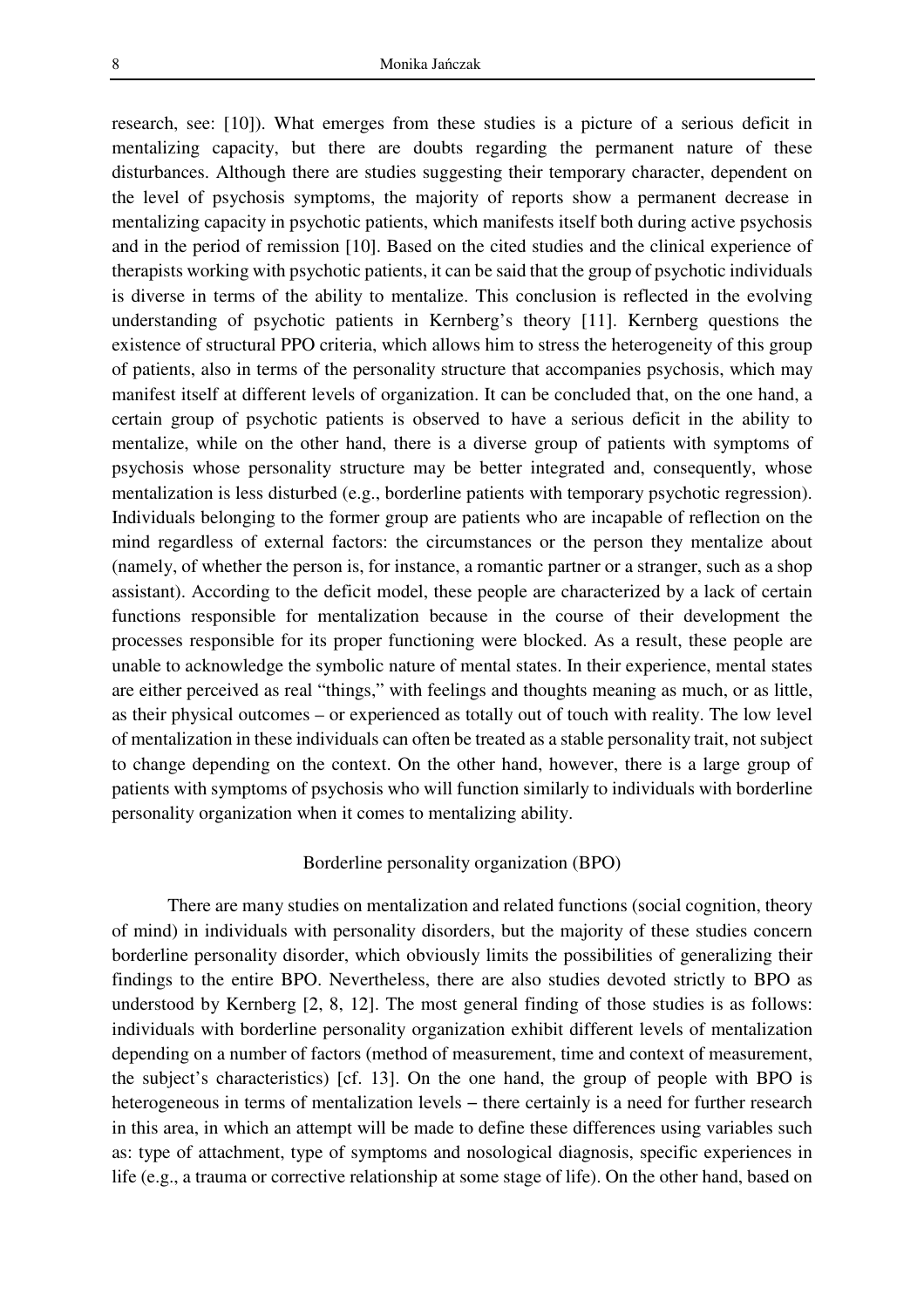research and the available literature, it can be concluded that mentalization disturbances in individuals with BPO are conflict-based rather than deficit-based, which results in these people's mentalization level changing across contexts. In other words, mentalizing in borderline individuals is a dynamic and fluid function, which may manifest itself in different ways in the same person depending on various factors – the activation of internal mentalization-related structures may enhance, weaken, or even completely block it. To use the language of Kernberg's theory, depending on the activation or deactivation of a particular self– object dyad, associated with a particular kind of affect, the level of mentalizing capacity is expressed in a manner specific to a particular person in relation to this dyad. It is, therefore, possible to imagine a situation in which a BPO patient applies massive distortions in the case of his or her own or other people's mental states, but only for certain specific object relations, activated, for example, in the relationship with the therapist or with a romantic partner. In a different context, involving the lack of activation or the activation of a different dyad (e.g., one experienced by the patient as good and safe), these distortions may not occur at all, or they may take a different, less destructive form.

## Neurotic personality organization (NPO)

A consolidated identity and a relative lack of primitive defense mechanisms result in NPO patients having a well-developed self-reflection ability and a well-developed understanding of the symbolic nature of thoughts and mental states, which makes their ability to mentalize relatively mature. According to Kernberg, mature mentalization is associated with the achievement of certain developmental steps, related precisely to identity consolidation and the ability to enter into relationships based on dependence and gratitude. So far, the issue of mentalization in neurotic patients has seldom been addressed in the literature. Preliminary studies of individuals with personality organization higher than borderline suggest that these individuals may exhibit certain temporary problems with mentalizing [14]. More studies in this area are definitely needed, but it can be assumed that individuals with NPO are characterized by a relatively high level of mentalizing capacity, which manifests itself in an accurate and valid inference of their own and other people's mental states in most situations. Nevertheless, certain difficulties in mentalizing may appear; they are not chronic and take a temporary form, usually induced by heavy stress or emotional arousal. They remain isolated to a given patient's specific area of difficulty, which means they occur exclusively in the area identified as marked by conflict (e.g., they may manifest themselves in the occupational context but not in an intimate relationship, or the other way around).

## Different faces of pathological mentalizing observed in the patient–therapist relationship

Although mentalization disturbances can take very different and complex forms, the classification developed by Fonagy and colleagues makes it possible to usefully divide them into three large groups. These are: nonmentalizing (a reflection of the teleological mode), concrete mentalizing (a reflection of psychic equivalence), and pseudomentalizing (a reflection of the pretend mode) [Fig. 1]. They occur in individuals with pathological personality structure – namely, in psychotic and borderline individuals, as well as, temporarily, in neurotic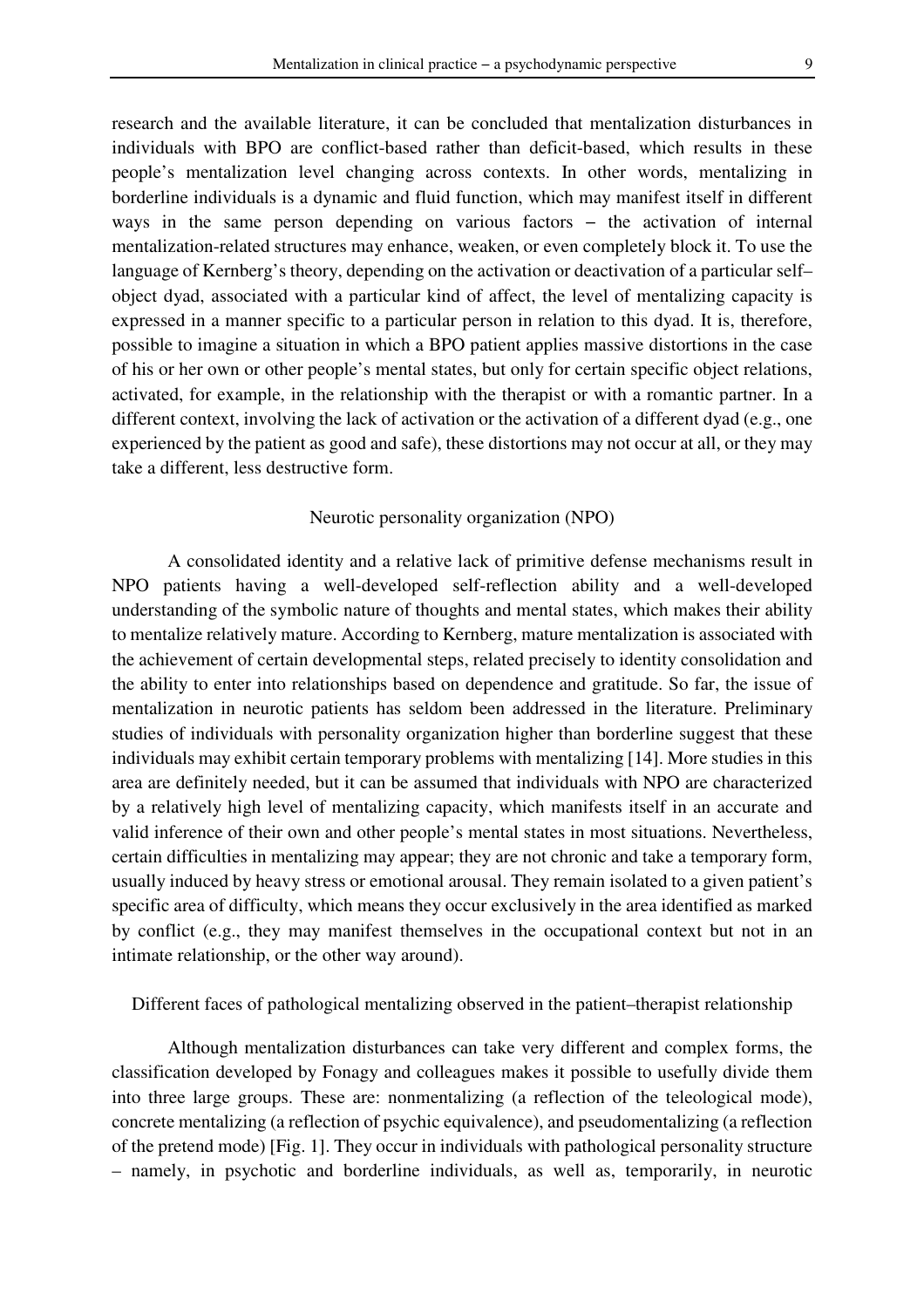individuals. According to the developmental model, pathological mentalizing modes originally emerged in the early stages of the child's development and had an adaptive function in that period, but with time they should be replaced by mature mentalization [3]. In individuals with mentalization disturbances, they continue into adult life and are a source of difficulties observed in their intrapersonal and interpersonal functioning. In the literature, they are referred to as "modes" – ways of experiencing the inner world, which convey their global nature and the fact that they dominate the emotional and relational functioning of people with personality pathology.



Figure 1 **Mentalization disturbances observed in psychotherapy**

Pseudomentalizing is difficult to diagnose during psychotherapy; this refers particularly to one of its types, which Fonagy calls *overactive mentalization*. In this situation, paradoxically, we may observe a high level of elaboration and expression of mental states by the patient; however, this stems from the reflection on mental states, and its only function is for the patient to maintain a defensive distance from his or her own experience. This type of pseudomentalizing can be diagnosed when, despite the patient's long and sometimes complex story about his or her inner experience, full of metaphors and digressions, the therapist is left with a sense of emptiness, disorientation, and confusion, often accompanied by the inability to empathize with the patient's experience. This manner of functioning during sessions is characteristic of some narcissistic and obsessive-compulsive patients, who can devote plenty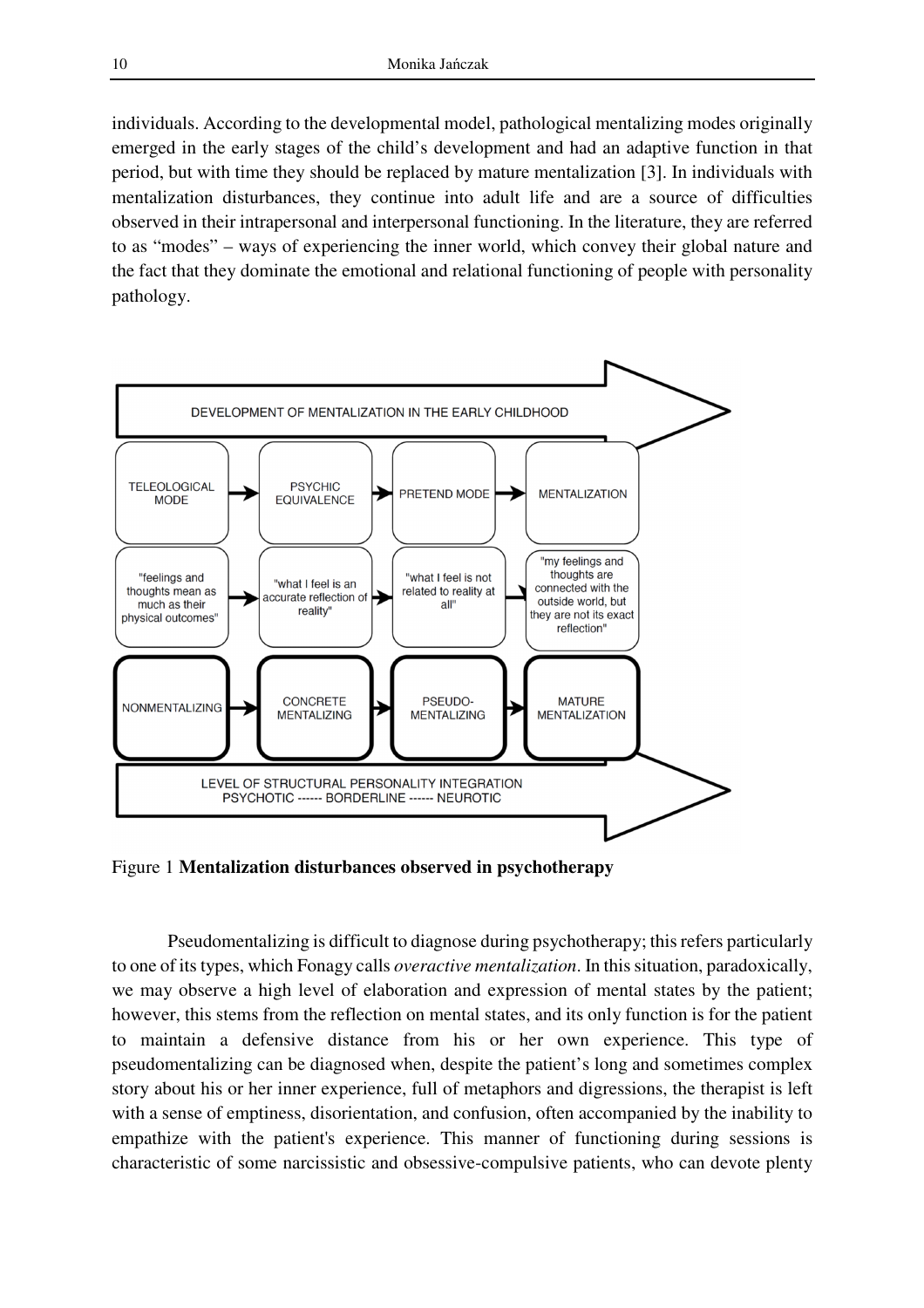of time and effort, both in and out of session, to the analysis of their emotions and experiences; their analysis, however, is based on isolation mechanisms and does not lead to insight. Instead, it leads to an impasse in therapy and a sense of frustration in both the patient and the therapist. This kind of primitive mentalization is often aided by more mature defense mechanisms, such as intellectualization and rationalization.

Another type of pseudomentalizing is *destructively inaccurate mentalization.* It is relatively easy to diagnose due to its hostile and destructive nature. The patient does not attempt to identify the therapist's true mental states and freely replaces them with others, at the same time believing them to be true and feeling as though they were true (thus engaging in projective identification). This usually manifests itself in an attitude full of accusations, demands, and aggression. A somewhat less destructive type is *intrusive mentalization*, in which the patient is certain that he or she "knows" what the therapist feels and thinks, but this knowledge is based only on the patient's projections and is impervious to doubt or reflection on the validity of this experience.

*Concrete mentalizing* consists in equating internal and external reality in the patient's experience − his or her mental experience becomes an external fact. What the patient feels is true and justified because it is confirmed by the intensity and plausibility of his or her experience: "If I feel that my therapist is neglecting me, then this is the case indeed." Thoughts and feelings are not hypothetical or subject to modifications; they are unambiguous and certain. Concrete mentalizing usually manifests itself in the form of paranoid transference, when the therapist is constantly experienced as hostile and unsatisfying. The patient is unable to process and reflect on the overwhelming and acute sense of danger and experiences intense negative emotional states as if they were reality; everything the therapist does confirms the patient in this terrifying experience. Another manifestation of concrete mentalizing is narcissistic transference, with the expression of the patient's grandiose self, which – equally destructively – makes it impossible to really experience the therapeutic relationship.

The last type of mentalization disturbance described by Fonagy is *nonmentalizing*, which, in some sense, consists in negating the existence of one's own and other people's inner mental world. Actions are understood as their physical outcomes, while internal states do not play any role in the understanding and interpretation of behavior. Emotions and thoughts exist only when they are expressed in actions. The patient is unable to process his or her experience but is only able to get rid of it – for example, in the form of acting-outs (self-inflicted injuries, suicide attempts, outbursts of aggression). Likewise, the therapist is experienced in a way that that stems from his or her physical activities and their outcomes ("If you have no time for an additional appointment for me, it means you want to get rid of me"). This is the most primitive manifestation of mentalizing disturbances.

#### Assessment of the patient's mentalization level in the consultation process

An important starting point for the work on mentalizing is the assessment of the patient's mentalization level, which is yet another component of the comprehensive psychodynamic assessment performed in the course of consultation. Although Kernberg does not refer directly to the mentalization level in his personality organization level criteria, and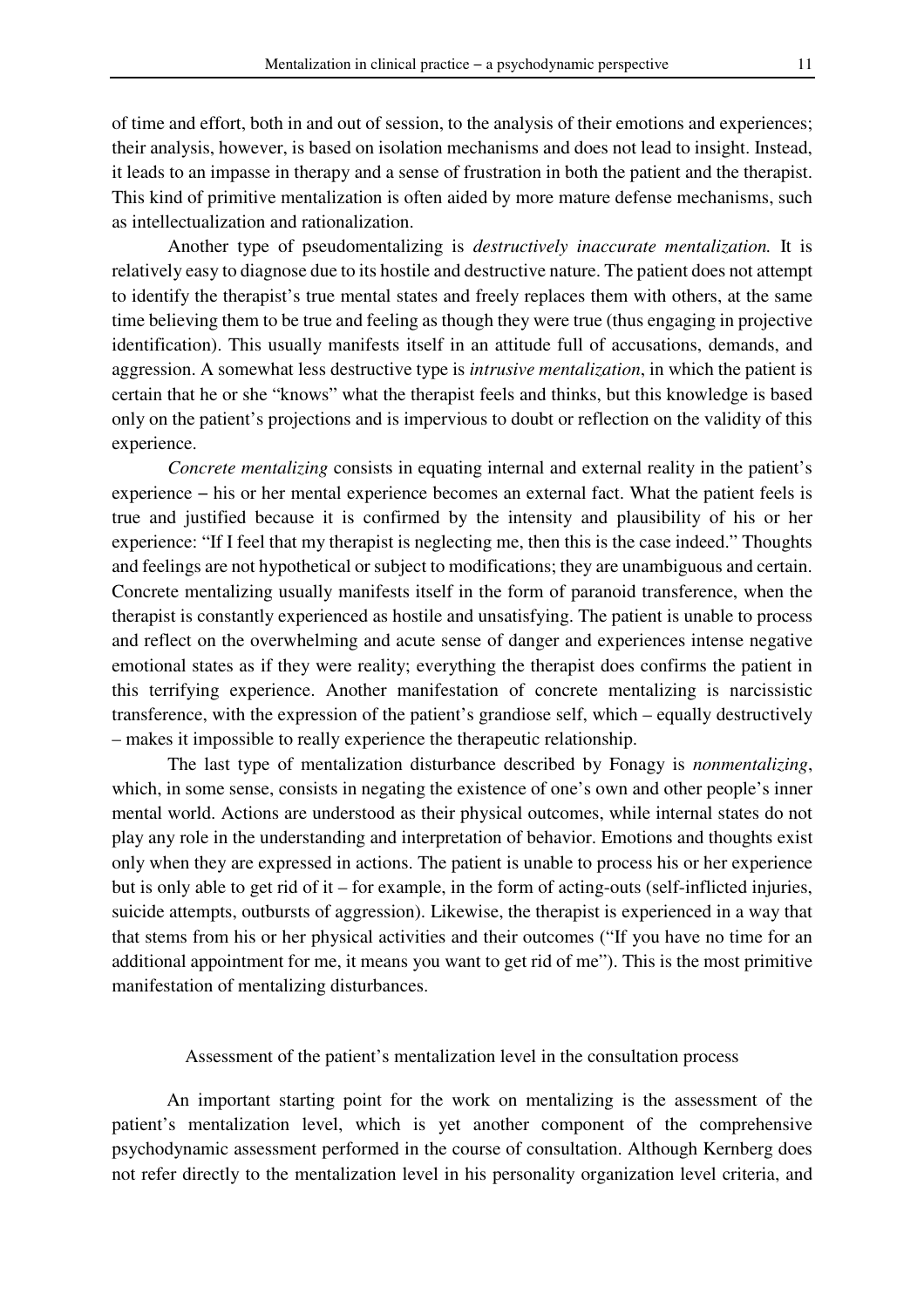although mentalizing seems to pervade most of his structural criteria, the aspect of personality organization that relates the most directly to mentalizing is social reality testing. As in the case of mentalizing, in a healthy personality, reality testing is usually stable, whereas in neurotic individuals it may temporarily decrease in the areas of conflict, in borderline individuals it is sometimes seriously disturbed, particularly in certain types of close relationships, and in psychotic individuals both its social and non-relational aspects are disturbed [11]. Mentalization assessment during psychotherapy may take two kinds of course − it may be performed in a less structured way, with the patient's ability to mentalize being assessed *post factum*, based on the information about the patient's functioning acquired during the session as well as based on general impressions in contacts with the patient and his or her history, or it may be performed in an intentional and more formal way, with the therapist asking the patient questions aimed at assessing his or her mentalizing capacity. This kind of intentional assessment of mentalization can also be performed based on Kernberg's structured interview [15], since questions concerning the representation of object relations and identity yield very good material for the assessment of mentalizing – both about oneself and about others. Another method useful in the preliminary assessment of the patient's mentalization level can be the request to describe an example conflict situation between the patient and his or her significant other (this is a procedure used in research, but in can be useful also in the clinical context [cf. 8]). Assessing the patient's answers to this kind of open-ended questions, it is possible to establish whether and how the patient responds to mental states, whether the patient is able to recognize and tries to understand his or her own and other people's mental states, whether he or she has the ability to decenter, whether he or she is motivated to mentalize, and whether he or she uses the knowledge about mental states to regulate his or her own behavior and interpersonal relations. Is it possible to observe indicators of prementalizing modes of functioning, such as excessive certainty about other people's mental states or a tendency to give empty intellectualized accounts of one's own inner experience?

These general questions can be supplemented with more concrete ones, focused on more precisely determining the ability to recognize mental states (what does the patient think/feel and what do the people he or she speaks about think/feel?), the ability to link emotions and thoughts with behavior (why does he/she feel/think something? is there a causeand-effect perspective in the story?), and the general level of inner experience integration (is it possible to understand the patient's inner experience and empathize with him/her? does the patient build a consistent narrative, referring to the contradictions and dynamic nature of mental states?). The final stage is the assessment of how the patient copes with difficult experiences and of whether he or she uses primitive regulation strategies, such as acting-outs and avoidance, or more advanced strategies, such as the use of knowledge about other people's mental states to regulate the intrapersonal and interpersonal context [cf. 16]. This kind of comprehensive assessment of the patient's mentalization in the initial stage of therapy may have considerable diagnostic value, enabling differential diagnosis of the personality organization level, particularly in those cases in which it is difficult to make classification decisions. It also helps to adjust therapeutic interventions to the patient's level of mentalizing, which can contribute to their better adjustment and, consequently, to their greater effectiveness in the process of treatment.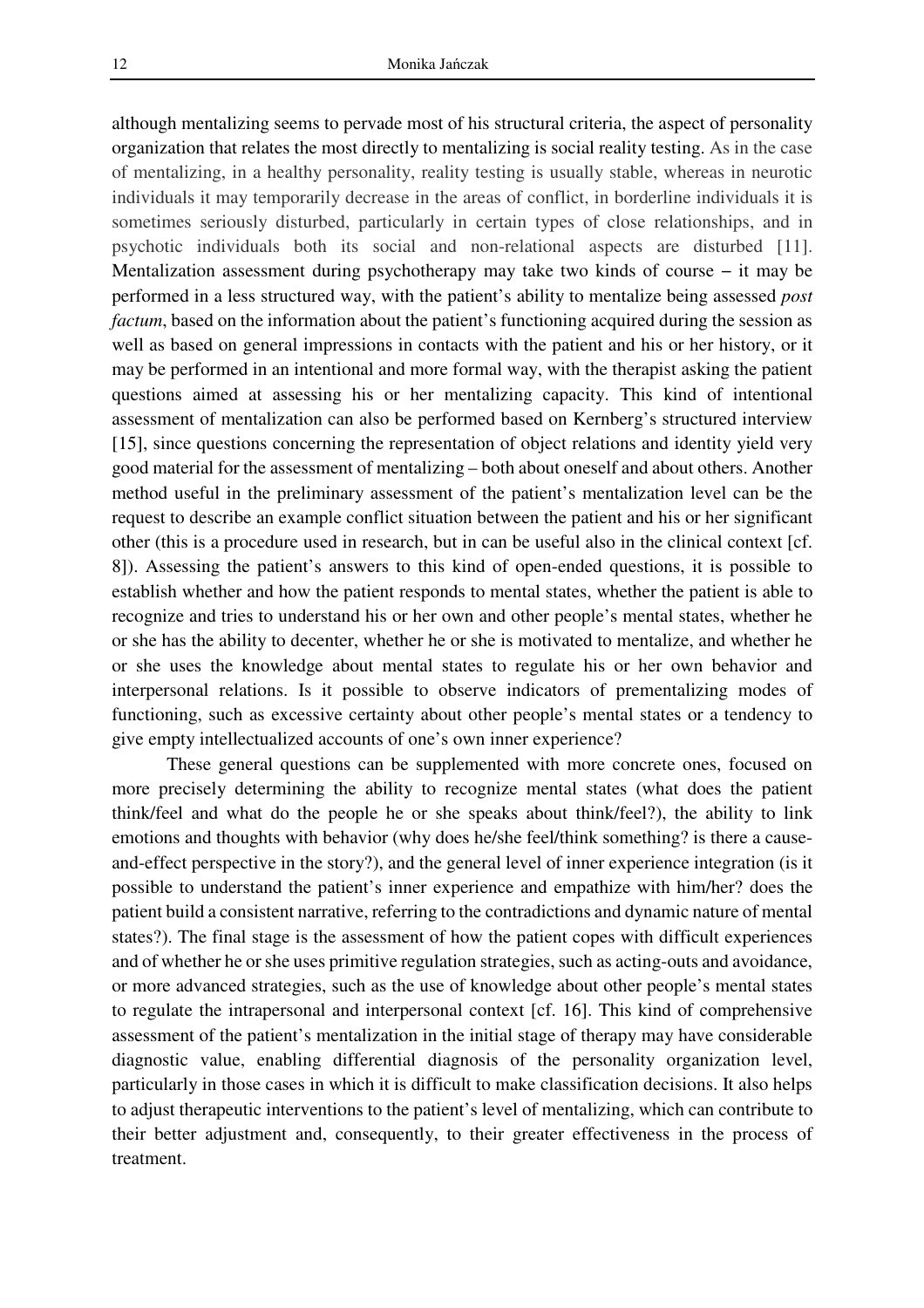# **The application of mentalization theory in individual psychotherapy in the context of transference and countertransference**

Research on mentalizing in the patient–therapist relationship

In the literature on object relations theory, mentalization as a function of the therapist and psychotherapy has been addressed much more often than mentalization defined as the patient's ability. Studies reveal a significant relationship between therapists' high mentalizing capacity and better outcomes of psychodynamic psychotherapy [17], as well as the usefulness of brief mentalization training for inexperienced therapists for a better coping ability in their work with difficult borderline patients [18]. Interestingly, according to the preliminary study by Diamond et al. [19], the therapist's mentalization level differs depending on the patient – which means that mentalization during therapy is an outcome of interaction, dynamic and specific to a given therapeutic relationship rather than merely to a given therapist.

As early as in the 1990s, a Canadian team of researchers [20] distinguished three levels of therapists' mentalizing, defined as ways of coping with mental states during the session. The first two of them are triggered as defense strategies against the anxiety associated with the activated transference. The first one is the objective-rational style, in which the therapist becomes a distanced observer of the relationship with the patient and remains emotionally disengaged, focusing on theoretical categories and relying on general psychotherapeutic knowledge, thus remaining, in a way, out of contact with and out of relation to a specific patient. The maintenance of this kind of defensive intellectual dialog leads to an impasse in therapy and should be spotted in time in the process of supervision. The second non-optimal way of the therapist's mentalizing is the reactive style, in which the therapist is an unconscious participant in a game of transference and countertransference and becomes incapable of understanding the mechanisms enacted in the relationship, yielding to projective identification and enacting the primitive states activated in countertransference; he or she may feel anger at or irritation with the patient as well as adopt an attitude full of criticism [20]. The main aim is to get rid of difficult emotional states rather than to acknowledge and analyze them. The therapist in this case is "too close," while in the objective-rational style he or she is "too far" from the patient's experience.

The opposite of these two defensive styles is the reflective style, which is mentalization in the strict sense. The therapist is both a committed participant in the therapeutic relationship and its careful observer, capable of containing and processing the patient's difficult experience. The therapist's basic activity is experiencing, reflecting on, transforming, and giving meaning to inner experience  $[4]^2$ . Interestingly, research shows that it is the less experienced therapists who use the reflective style more often compared to more experienced ones [21]. The classification proposed by Bouchard's team was confirmed in the research conducted by Rizq and Target [22]. Another interesting classification of therapists' mentalization levels was developed by Barreto and Matos [4], who described five ways of

 $\overline{a}$ 

<sup>&</sup>lt;sup>2</sup> Two other mentalization styles were later distinguished within the reactive style (mature and primitive defense mechanisms), and a concrete style of mentalizing was described in which there is no awareness of one's own mind [5].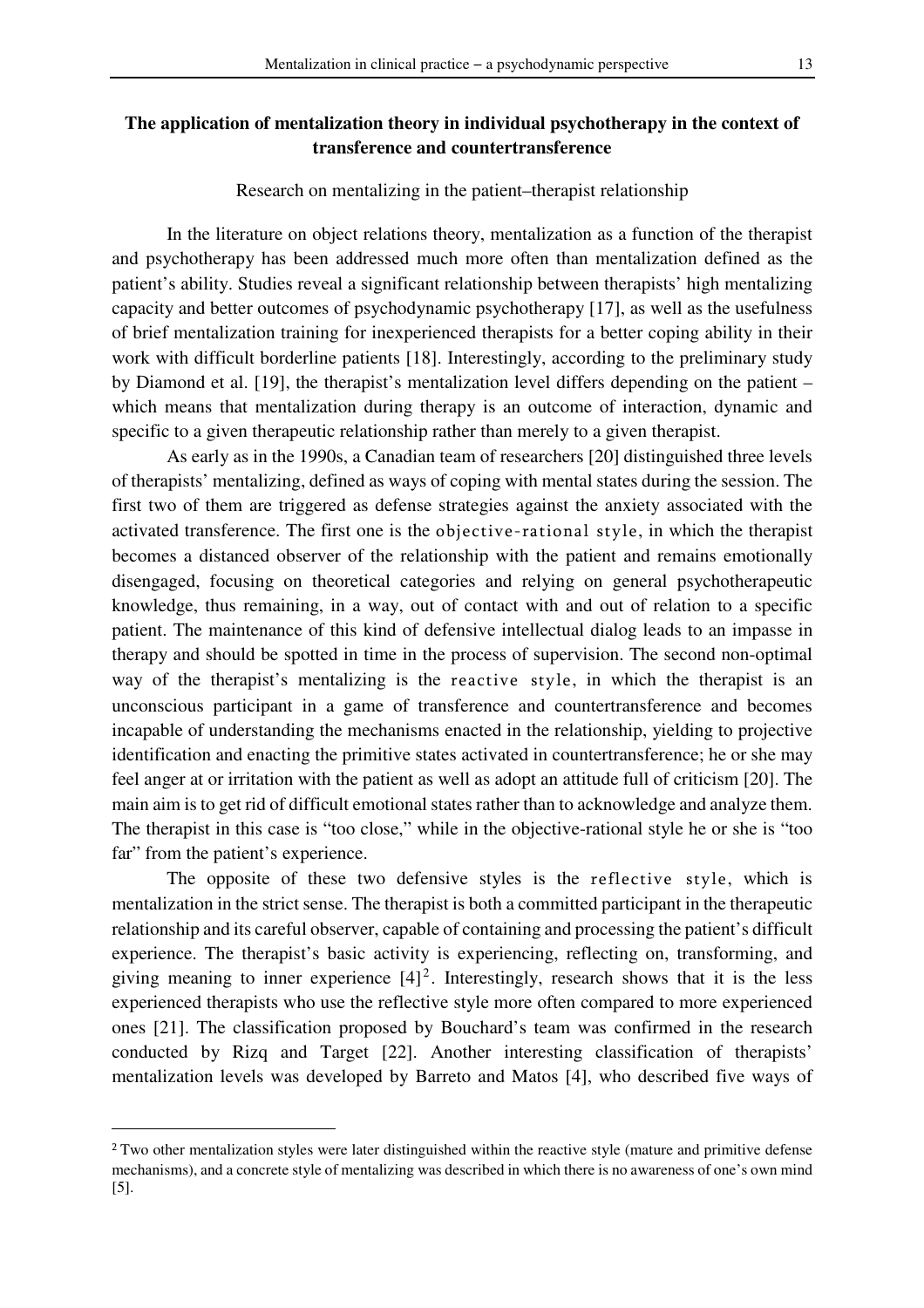understanding the psychotherapeutic process, manifesting themselves in the therapists' ways of speaking about the session when it is over.

In several studies, researchers have also examined changes in the patient's level of mentalizing capacity in the course of transference-based psychotherapy. The results show that TFP causes a significant increase in this level, as opposed to other therapies examined in the study [19, 23, 24]. What is important, improvement in mentalization was associated with the increasing level of personality integration.

The studies outlined in this section show, on the one hand, that working with transference results in a special way in an improvement of patients' mentalizing capacity, and on the other hand − that it gives a special role to mentalizing as a function of a good therapist and therefore constitutes an important mechanism involved in effective treatment.

#### Mentalization as a healing factor in Transference-Based Psychotherapy

Kernberg [7] understands work on mentalization as developing one of the specific mechanisms of change in psychodynamic psychotherapy – namely, building a realistic picture of the self and others as well as integrating self and object representations. What happens in the course of therapy is the reconstruction of mentalization disturbances specific to a given patient in a situation that involves the activation of specific self–object–affect representations. Next, the disturbances are diagnosed and discussed as part of the transference– countertransference relationship. This is a necessary introduction to further interventions aimed at changing the internalized self–object representations. In a different study, Kernberg [6] refers to this advancing interpretive process simply as "phases of mentalization development." The focus on mentalization is an important element here, leading to in-depth interpretation but not replacing it and not taking over its function. Moreover, in the course of therapy, thanks to mentalizing, through an empathic and patient attitude in explaining the patient's mental states, his or her experience is constantly clarified, which "facilitates the cognitive framing of the patient's own affective experience" [7, p. 63] and results in the regulation of violent and intensive experiences in his or her relationship with the therapist. Mentalization "training" is the first step towards the acknowledgment that the therapist and the patient have distinct and different minds, and that the experience of these differences does not have to mean the end of the relationship. Apart from performing the function of catalyzing and enabling the process of interpretation, better mentalizing capacity becomes a valuable acquisition for the patient as an element indispensable in regulating his or her own internal and interpersonal world. The patient gradually acquires and enhances mentalizing capacity when he or she is able to retrieve contrary emotional states of the self in moments of strong emotional arousal during the session [7], i.e. when interpretation leads to a decrease in the level of splitting. According to Kernberg, proper mentalizing is the capacity for self-reflection even in conditions of intense negative emotional states. A patient who has this ability is already a patient with an integrated personality structure.

To sum up the place of mentalization in TFP, it is possible to distinguish at least three areas in which it manifests itself: (1) the therapist's mentalization as a precondition of the containment of the patient's states during the session; (2) mentalizing in the patient–therapist relationship as an introduction to interpretation; (3) the patient's increasing mentalization as an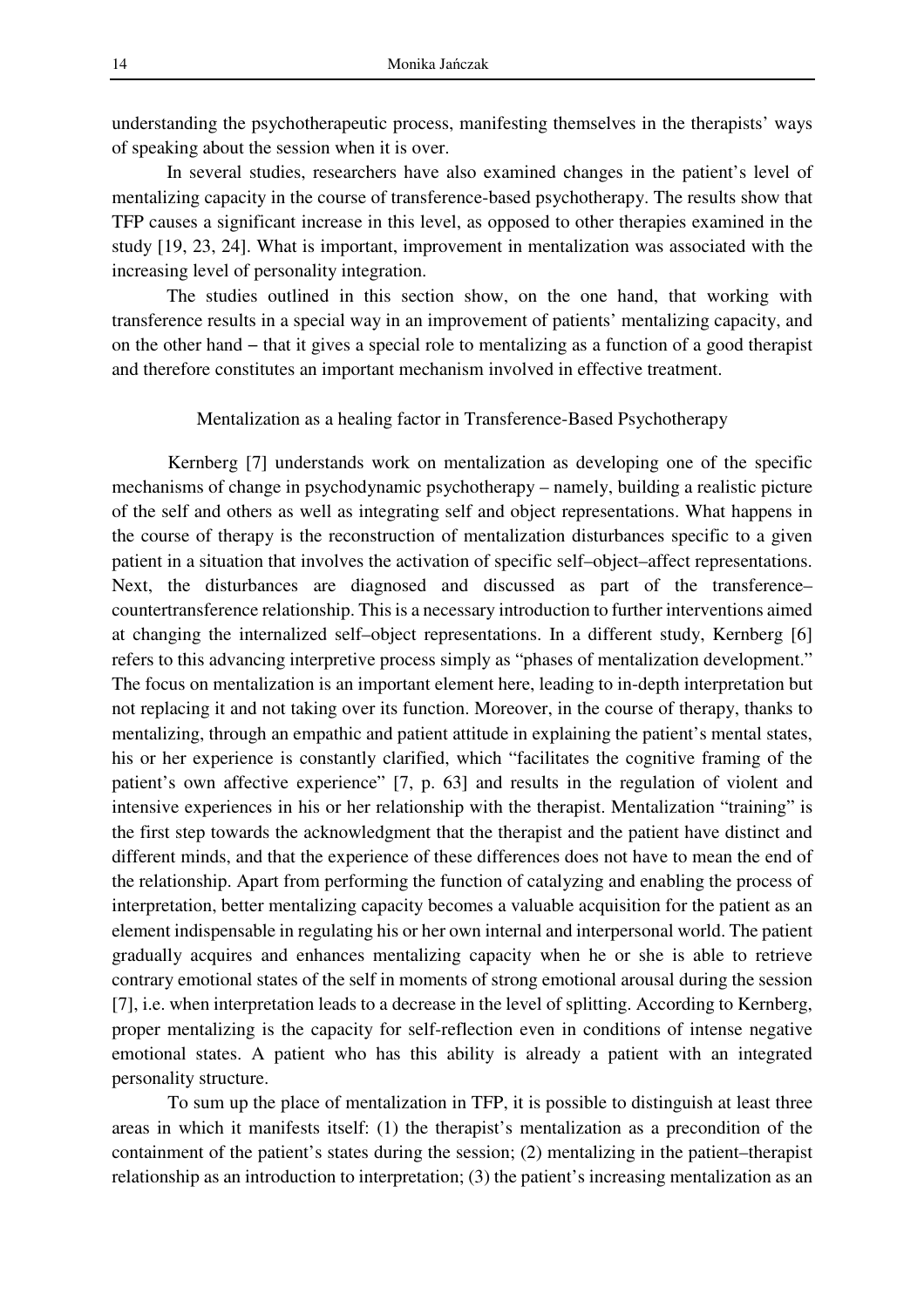instrument of integrating and regulating his or her own experience. These refer, respectively, to mentalization as the psychotherapist's function, to mentalization as the interaction between the patient and the therapist, and to mentalization as the patient's important autonomous ability<sup>3</sup>.

## **Conclusion**

Mentalizing can be treated as an independent attitude and a kind of meta-principle of therapy, to be applied with techniques stemming from a specific therapy paradigm. As has been stressed many times by Fonagy, it is a process that therapists of all orientations have always been using but did not necessarily call mentalizing [3]. A therapist who supports his or her patients' mentalizing is consistently focused on mental states and encourages them to explore their own and other people's (the therapist's, significant others') mental states. He or she devotes a considerable amount of time to the exploration of different points of view, while recognizing the value of the patient's individual perspective. A mentalizing therapist calmly accepts the fact that he or she is not an expert in the patient's mind but a kind of companion in the complicated exploration of their own and other people's inner world. It is important for the therapist to adopt an attitude of curiosity and uncertainty, conducive to the enhancement of the patients' understanding of their own experience. What is also stressed is the value of the therapist's reliance on common sense and genuine exchange with the patient in order to maintain a close and engaged dialog with him or her. Psychodynamic psychotherapy is supposed to ensure maximum comfort of mentalizing to both participants of the interaction; the therapist becomes free from the pressure to react directly and focuses on his or her own observations and emotional responses, monitoring countertransference from a "third-party" point of view [7]. What is important is the focus on the present, on the "here and now," and the stable direction from explanation – clarification and confrontation − to interpretation. There is no doubt that mentalizing is one of many variables significant for therapy. We can choose how to call this process and where to place emphasis when analyzing the complex mechanisms that make up the process of effective psychotherapy.

#### **References**

- 1. Psychoterapia psychodynamiczna w Polsce [Psychodynamic Psychotherapy in Poland]. Ed. T. 4. Kraków: The Polish Society for Psychodynamic Psychotherapy; 2017.
- 2. Cierpiałkowska L, Górska D, editors. Mentalizacja z perspektywy rozwojowej i klinicznej [Mentalization from developmental and clinical perspective]. Poznań: Adam Mickiewicz University Press; 2016.
- 3. Allen JG, Fonagy P, Bateman AW. Mentalizing in clinical practice. Arlington, VA US: American Psychiatric Publishing, Inc.; 2008.
- 4. Barreto JF, Matos PM. Mentalizing countertransference? A model for research on the elaboration of countertransference experience in psychotherapy. Clin. Psychol. Psychother. 2018, 25(3): 427–439.

 $\overline{a}$ 

<sup>3</sup> This understanding of mentalization in the process of psychotherapy highlights the differences between Kernberg's approach (TFP) and Fonagy and Bateman's assumptions (MBT). Due to the limited size of this study, for a discussion of this issue the reader is referred to Kernberg [6].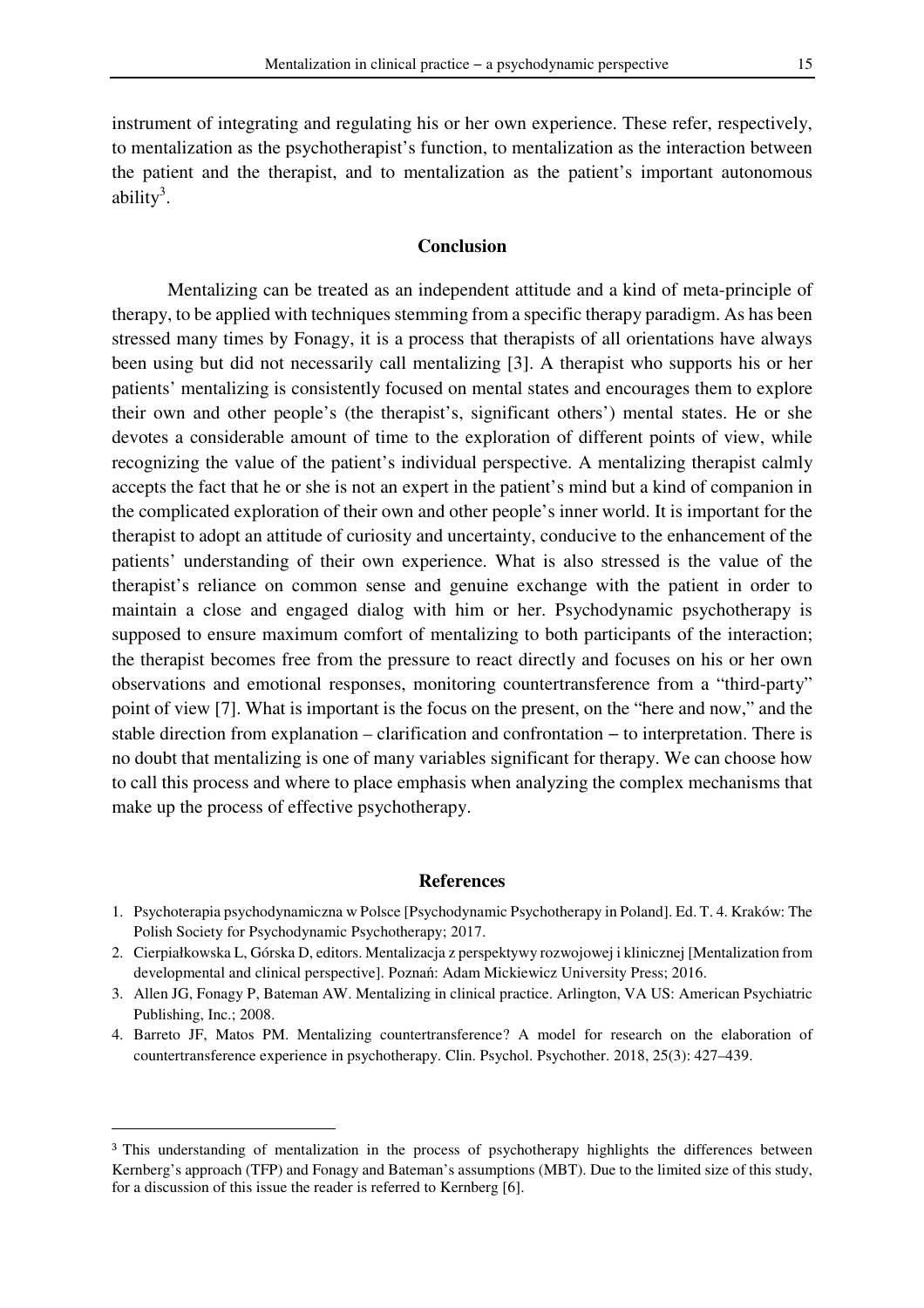- 5. Bouchard M-A, Target M, Lecours S, Fonagy P, Tremblay L-M, Schachter A, et al. Mentalization in adult attachment narratives: Reflective functioning, mental states, and affect elaboration compared. Psychoanal. Psychol. 2008; 25(1): 47–66.
- 6. Kernberg OF, Diamond D, Yeomans FE, Clarkin JF, Levy KN. Mentalization and attachment in borderline patients in transference focused psychotherapy. In: Jurist EL, Slade A, Bergner S, editors. Mind to mind: Infant research, neuroscience, and psychoanalysis. New York: Other Press; 2008. p. 167–201.
- 7. Kernberg OF. The inseparable nature of love and aggression: Clinical and theoretical perspectives. American Psychiatric Pub.; 2012.
- 8. Marszał M. Mentalizacja w kontekście przywiązania. Zdolność do rozumienia siebie i innych u osób z osobowością borderline [Mentalization in the context of attachment. Ability to understand oneself and others in people with borderline personality]. Warsaw: Difin; 2015.
- 9. McBeth A, Gumley A, Schwannauer M, Fisher R. Attachment states of mind, mentalization, and their correlates in a first-episode psychosis sample. Psychol. Psychother. Theory, Res. Pract. 2011; 84(1): 42–57.
- 10. Dimopoulou T, Tarazi FI, Tsapakis EM. Clinical and therapeutic role of mentalization in schizophrenia a review. CNS Spectrums. 2017; 22(6): 450–462.
- 11. Hörz S, Clarkin JF, Stern BL, Caligor E. The Structured Interview of Personality Organization (STIPO): An instrument to assess severity and change of personality pathology. In: Psychodynamic psychotherapy research: Evidence-based practice and practice-based evidence. Totowa, NJ, US: Humana Press; 2012. p. 571– 592.
- 12. Cierpiałkowska L, Kwiecień A, Miśko N. Zdolność do mentalizacji w kontekście relacji przywiązania u osób z zaburzeniami borderline [The ability to mentalize in the context of attachment in people with borderline disorders]. In: Cierpiałkowska L, Górska D, editors. Mentalizacja z perspektywy rozwojowej i klinicznej [Mentalization from developmental and clinical perspective]. Poznań: Adam Mickiewicz University Press; 2016, p. 182–207.
- 13. Jańczak M. Mentalization in borderline individuals: An attempt to integrate contradictory research results. Curr. Issues Personal. Psychol. [in press].
- 14. Górska D. Procesy mentalizacji podczas aktywacji systemu przywiązania w populacji osób bez zaburzeń [Mentalization processes during the activation of the attachment system in the population of people without disorders]. Polskie Forum Psychologiczne 2015; 20(4): 536–558.
- 15. Clarkin JF, Caligor E, Stern B, Kernberg O. Structured Interview of Personality Organization (STIPO). Unpublished manuscript. Personality Disorders Institute, Weill Medical College of Cornell University, New York. 2016.
- 16. Semerari A, Carcione A, Dimaggio G, Falcone M, Nicolò G, Procacci M, et al. How to evaluate metacognitive functioning in psychotherapy? The metacognition assessment scale and its applications. Clin. Psychol. Psychother. 2003; 10(4): 238–261.
- 17. Cologon J, Schweitzer RD, King R, Nolte T. Therapist reflective functioning, therapist attachment style and therapist effectiveness. Adm. Policy Ment. Health 2017; 44(5): 614–625.
- 18. Ensink K, Maheux J, Normandin L, Sabourin S, Diguer L, Berthelot N, et al. The impact of mentalization training on the reflective function of novice therapists: A randomized controlled trial. Psychother. Res. 2013; 23(5): 526–538.
- 19. Diamond D, Stovall-McClough C, Clarkin JF, Levy KN. Patient-therapist attachment in the treatment of borderline personality disorder. Bull. Menninger Clinic 2003; 67(3): 227–259.
- 20. Lecours S, Bouchard M-A, Normandin L. Countertransference as the therapist's mental activity: Experience and gender differences among psychoanalytically oriented psychologists. Psychoanal. Psychol. 1995; 12(2): 259–279.
- 21. Séguin M-H, Bouchard M-A. Adaptive regression and countertransference mental activity. Psychoanal. Psychol. 1996; 13(4): 457–474.
- 22. Rizq R, Target M. 'If that's what I need, it could be what someone else needs'. Exploring the role of attachment and reflective function in counselling psychologists' accounts of how they use personal therapy in clinical practice: a mixed methods study. Brit. J. Guid. Couns. 2010; 38(4): 459–481.